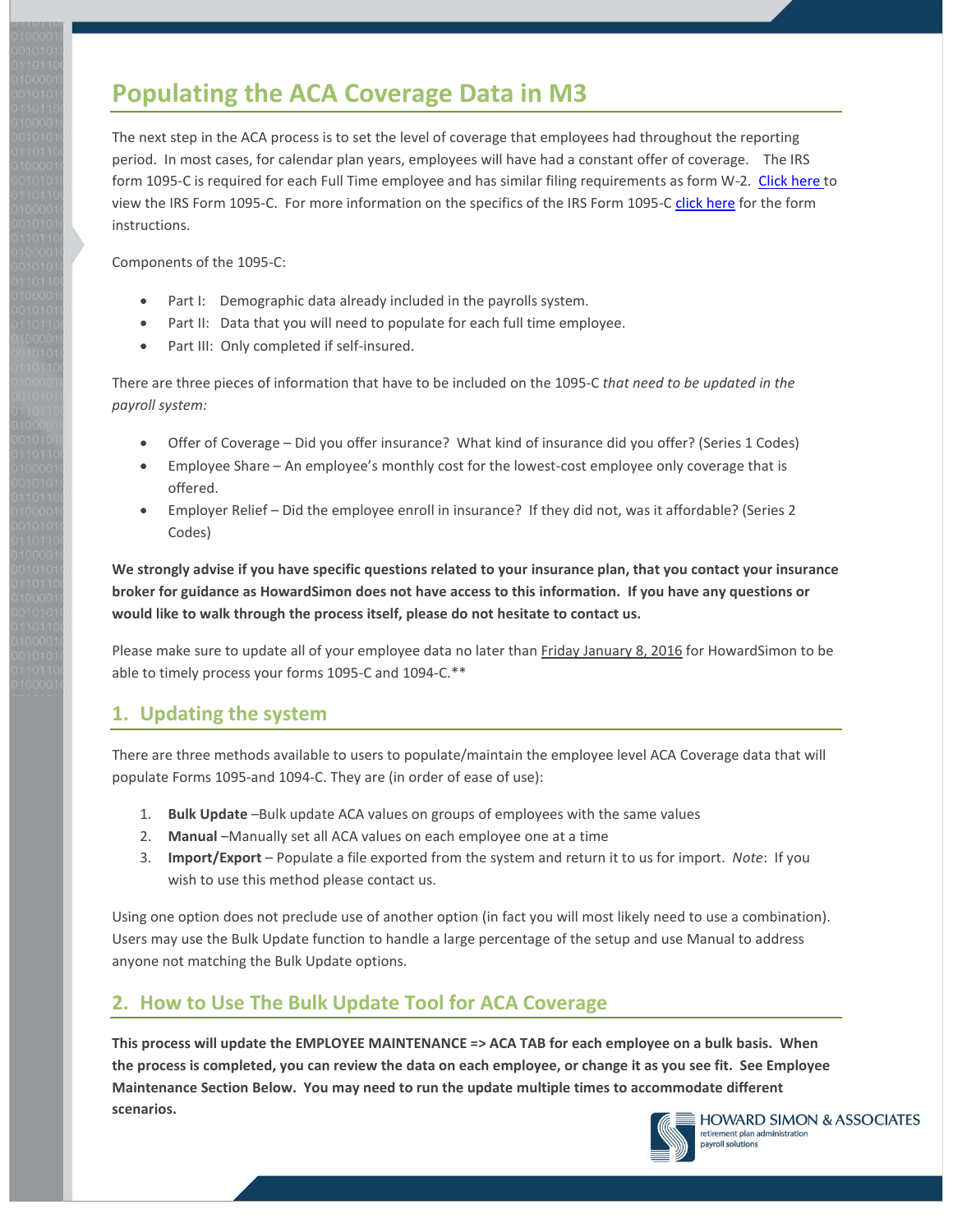This process will be different for each employer and will vary based on your specific circumstances. This guide is designed to layout some of the options for expediting data entry for common scenarios. To do this, you will want to start with the "EE Bulk Update" function located in:

Company Maintenance > Company Setup -> EE Bulk Update

This functionality is very similar to what was used for the ACA Status bulk update. Users may update both ACA Status values as well as Coverage Data from this screen. Each employee should have ACA Status and Coverage records for January 1 to December 31 of the reporting year.

1) To update Coverage Values, choose "ACA Coverage" from the Drop List of the field called "Item".

|                                                                                                                                      | Work Cc              |
|--------------------------------------------------------------------------------------------------------------------------------------|----------------------|
| EE Bulk Update - The Johnny Demo Corporation (ABC)<br>  ACA Coverage<br>Item                                                         |                      |
| ACA Status                                                                                                                           | B                    |
| Value1<br>Effective Date<br>Filter1<br>ACA Coverage,<br>12/01/2015<br>Auto Pay                                                       |                      |
| Filter <sub>2</sub><br>Value2<br><b>ACA Status</b><br>Employee Status<br>Full Time<br>All Non-terminated<br>$\overline{\phantom{a}}$ | $\blacktriangledown$ |

- 2) Enter the effective date. This is the date that coverage was effective. It will be 01/01/2015 for calendar plan years.
- 3) Filters are provided to allow the user to select the group of employees to update. Set the filters to work with the desired group of employees.

| Effective Date    | 12/01/2015 | Filter1             | Auto Pay        | Value1 | All        |  |
|-------------------|------------|---------------------|-----------------|--------|------------|--|
| <b>ACA Status</b> | Full Time  | Filter <sub>2</sub> | Employee Status | Value2 | All Active |  |

- 4) Once the desired group of employees is displayed on the screen by setting the appropriate filter values, use the "Select All" button on the bottom of the screen to highlight them all. (Employees can also be selected individually by holding the Ctrl key and left-clicking with the mouse).
- 5) Choose "Update Selected". This will display the 'Update ACA Coverage for Employees" Dialog Box.

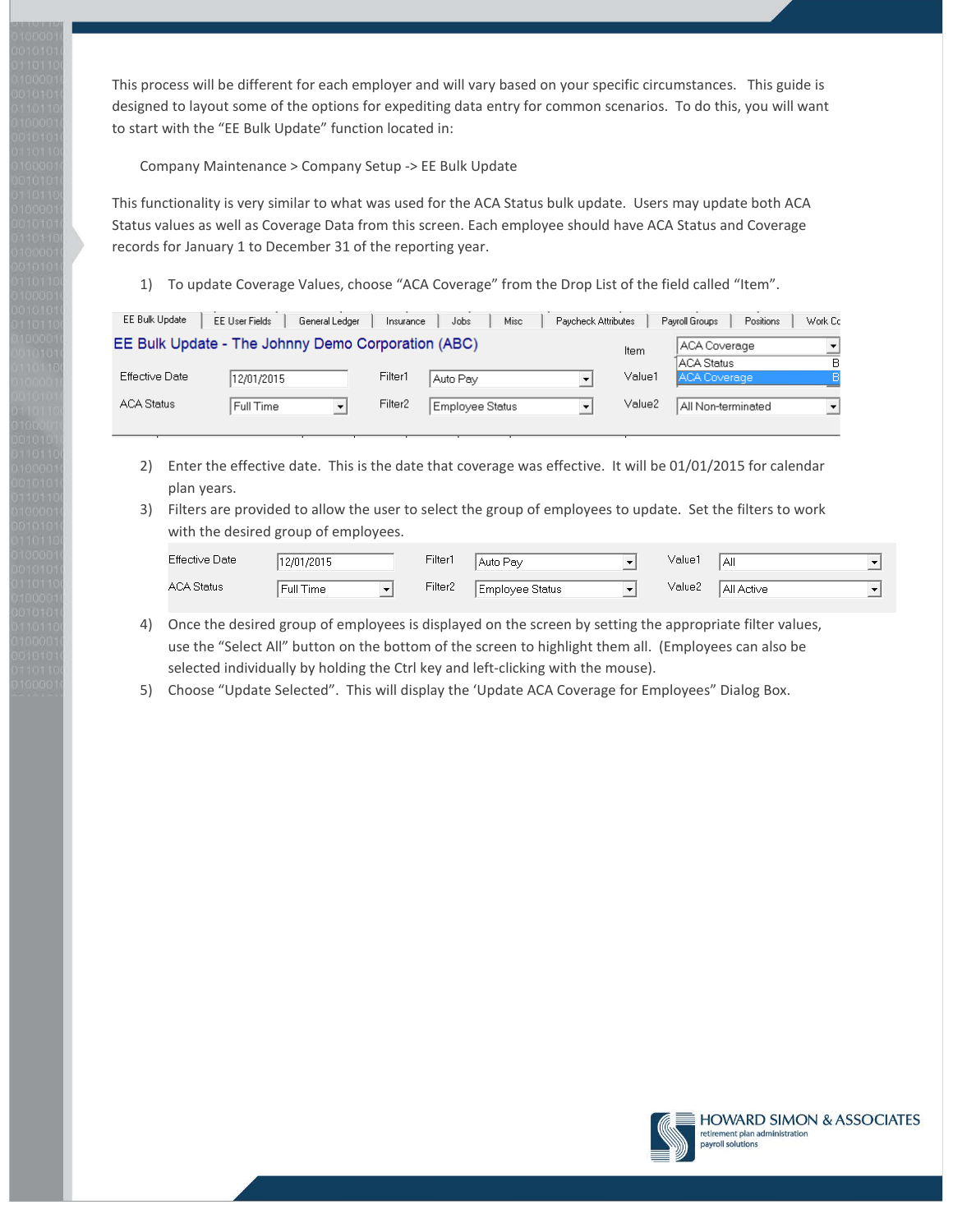| <b>Update ACA Coverage for Employees</b> | $\times$                                                                   |
|------------------------------------------|----------------------------------------------------------------------------|
|                                          |                                                                            |
| Start Date:                              | 09/01/2015                                                                 |
| End Date:                                | 12/31/2100                                                                 |
| Offer of Coverage:                       | Value Not Set                                                              |
|                                          | Do not change employees who already have an<br>offer of coverage value set |
| Employee Share:                          | C Automatic - Based on insurance setup                                     |
|                                          | 10.00<br>G                                                                 |
|                                          | Do not change employees who already have an<br>employee share amount set   |
| Employee Relief:                         | Value Not Set                                                              |
|                                          | Do not change employees who already have a<br>safe harbor value set        |
| Enrolled in Self Insurance Plan:         | Value Not Set                                                              |
|                                          | □ Do not change employees who already have a<br>self-insurance value set   |
|                                          | Periods during 09/01/2015 thru 12/31/2100 where employee was not employed: |
|                                          | Ⅳ Add 'Not Employed' records for periods prior to hire/rehire dates        |
|                                          | Ⅳ Add 'Not Employed' records for periods after the term date               |
|                                          | Ⅳ Add 'Not Employed' records for periods between term and hire dates       |
|                                          | Cancel<br>OK                                                               |

- a. **Start Date**: This is the date the selected level of coverage will be effective. It is populated from the Effective Date that was set on the Filters section. This will typically be 1/1 of the reporting year. Note: If you have a non-calendar year plan you may need to run the bulk update twice: Once for January until the next plan year ends, and then again for the start of the plan year until the end of the calendar year.
- b. **End Date**: Default is 12/31/2100. You must set this to a valid end of month date. This will typically be 12/31 of reporting year. Note: If you have a non-calendar year plan you may need to run the bulk update twice: Once for January until the next plan year begins, and then again for the start of the plan year until the end of the calendar year.
- c. **Offer of Coverage**: Choose the applicable Series 1 code for this group of employees. Be sure to Scroll Up! Most plans offering MEC (Minimal Essential Coverage) will select:

**1E.** Minimum essential coverage providing minimum value offered to employee and at least minimum essential coverage offered to dependent(s) and spouse.

A full description of all of the codes can be found in th[e IRS instructions on page 10.](https://www.irs.gov/pub/irs-prior/i109495c--2015.pdf) **If you are unsure about the Coverage Details of the plan you have offered, please contact your insurance broker, as HowardSimon will not have your plan details.**

- d. **Employee Share**: Enter an employee's monthly cost for the lowest-cost employee only coverage that is offered. Enter 0 if the company pays the entire premium. From the IRS: *The lowest-cost monthly premium for self-only minimum essential coverage providing minimum value that is offered to the employee. This amount may not be the amount the employee is paying for the coverage, for example, if the employee chose to enroll in more expensive coverage such as family coverage.*
- e. **Employee Relief**: Enter the type of relief. A full description of all of the codes can be found in the [IRS instructions on page 10.](https://www.irs.gov/pub/irs-prior/i109495c--2015.pdf) If you are unsure about the affordability of the plan you have NOWARD SIMON & ASSOCIATES



retirement plan administration payroll solutions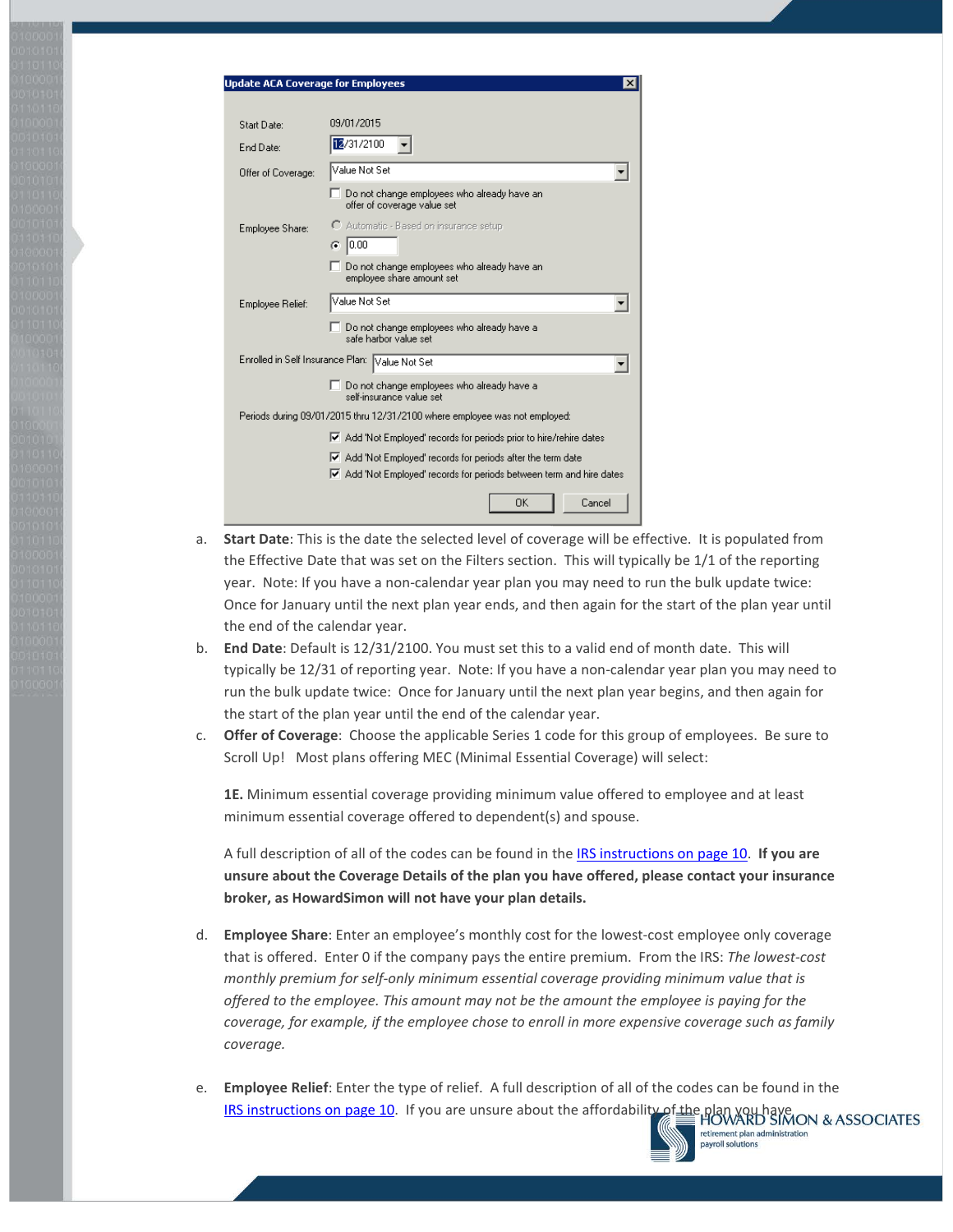offered, please contact us or your insurance broker to assist you with this analysis*.* The three affordability safe harbors are (1) the Form W-2 wages safe harbor, (2) the rate of pay safe harbor, and (3) the federal poverty line safe harbor. For all safe harbor tests, the employee portion of the lowest cost plan must be less than 9.5% of :

- i. Form W-2: Safe harbor generally is based on the amount of wages paid to the employee that are reported in Box 1 of that employee's Form W-2.
- ii. Rate of Pay: Safe harbor generally is based on the employee's rate of pay at the beginning of the coverage period.
- iii. Federal Poverty Line: Safe harbor generally treats coverage as affordable if the employee contribution for the year does not exceed 9.5% of the federal poverty line for a single individual for the applicable calendar year.
- f. **Enrolled in Self Insurance Plan**: Set to **No** or **Yes** as appropriate. Do not leave as "Value Not Set".
- g. **Period's mm/dd/yyyy through mm/dd/yyyy where employees were not employed section**: These will default to all being checked and will be the case for most scenarios. If any of the Add 'Not Employed' boxes are checked - a "not employed" coverage code for the months of unemployment will be added.
- 6) After selections are completed, click OK. The following Message is displayed

| <b>Millennium Payroll</b> |                                                                            |  |
|---------------------------|----------------------------------------------------------------------------|--|
|                           | Do you want to update ACA coverage values for the selected<br>employee(s)? |  |
|                           | No<br>Yes                                                                  |  |

7) Click Yes. A results dialogue will be presented. Any issues reported should be reviewed



**NOTE: For Self-Insured Plans:** There is an additional requirement to list covered dependents. Covered Dependent data must be updated on each individual employee using the methods described in the "Manual Setup of an employee for ACA Reporting" section.

#### **3. Pratical Example**

Take for example a company offering an affordable, MEC plan to all its full time employees. The process will be as follows:

1. Bulk Update all employees that received an offer of Insurance and choose the affordability (per your plan). For Example:

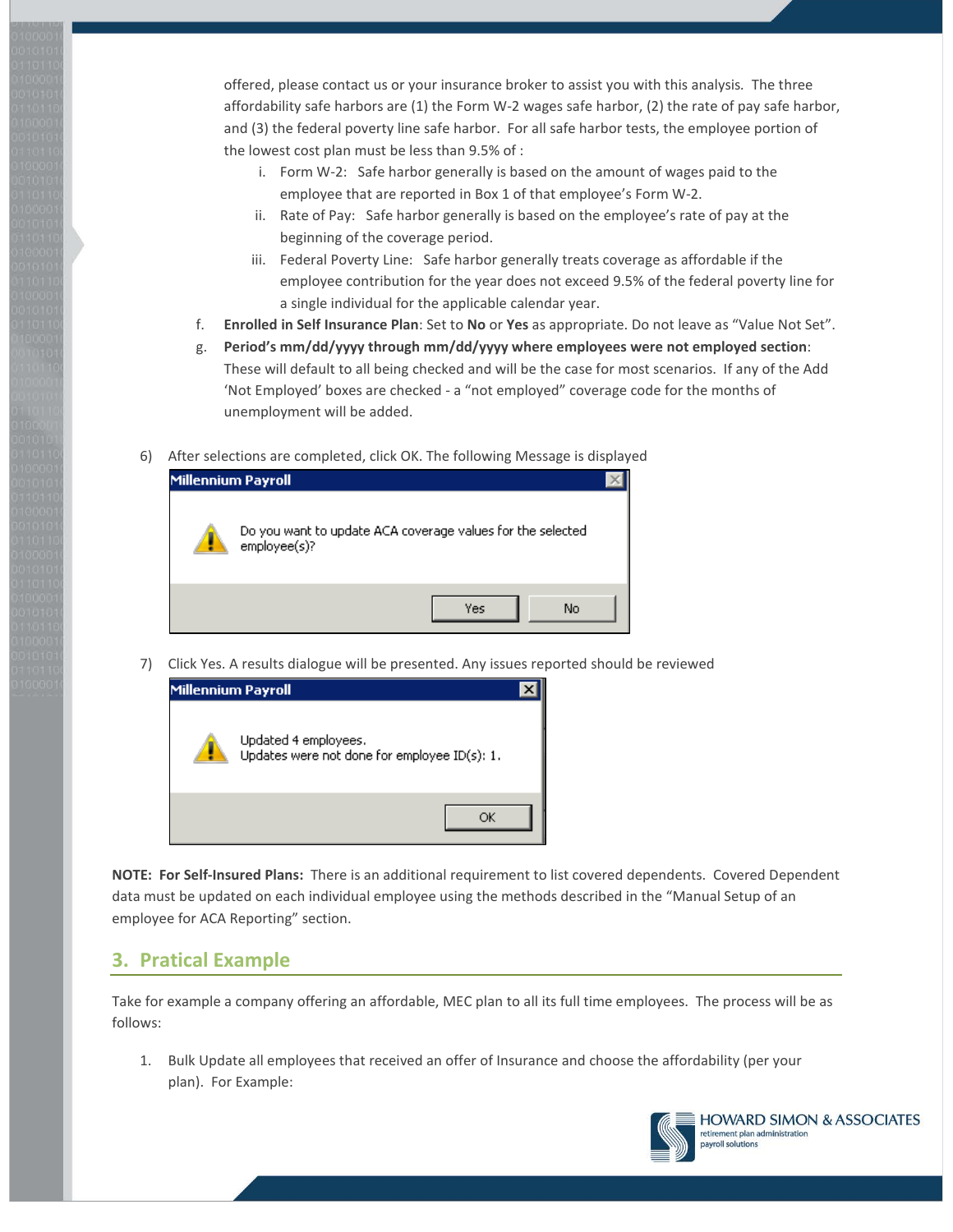| Update ACA Coverage for Employees |                                                                                                                                      |
|-----------------------------------|--------------------------------------------------------------------------------------------------------------------------------------|
|                                   |                                                                                                                                      |
| Start Date:                       | 01/01/2015                                                                                                                           |
| End Date:                         | 12/31/2015                                                                                                                           |
| Offer of Coverage:                | 1E - Plan with MEC providing min value offered to ee, dependent, an -                                                                |
|                                   | Do not change employees who already have an<br>offer of coverage value set                                                           |
| Employee Share:                   | Automatic - Based on insurance setup<br>24.50                                                                                        |
|                                   | Do not change employees who already have an<br>employee share amount set                                                             |
| Employee Relief:                  | - Section 4980H affordability Form W-2 safe harbor                                                                                   |
|                                   | Do not change employees who already have a<br>safe harbor value set                                                                  |
|                                   | Enrolled in Self Insurance Plan: No - Employee not enrolled in self-insurance                                                        |
|                                   | Do not change employees who already have a<br>self-insurance value set                                                               |
|                                   | Periods during 01/01/2015 thru 12/31/2015 where employee was not employed:                                                           |
|                                   | ■ Add 'Not Employed' records for periods prior to hire/rehire dates                                                                  |
|                                   | ☑ Add 'Not Employed' records for periods after the term date<br>■ Add 'Not Employed' records for periods between term and hire dates |
|                                   | 0K<br>Cancel                                                                                                                         |

2. Repeat the process for all employees that accepted the offer of insurance, changing Employee Relief to 2c:

| Update ACA Coverage for Employees | X                                                                                                                                                        |
|-----------------------------------|----------------------------------------------------------------------------------------------------------------------------------------------------------|
|                                   |                                                                                                                                                          |
| Start Date:                       | 01/01/2015                                                                                                                                               |
| End Date:                         | 12/31/2015                                                                                                                                               |
| Offer of Coverage:                | 1E - Plan with MEC providing min value offered to ee, dependent, ar $\,$                                                                                 |
|                                   | Do not change employees who already have an<br>offer of coverage value set                                                                               |
| Employee Share:                   | Automatic - Based on insurance setup<br>24.50                                                                                                            |
|                                   | Do not change employees who already have an<br>employee share amount set                                                                                 |
| Employee Relief:                  | 2C - Employee enrolled in coverage offered                                                                                                               |
|                                   | Do not change employees who already nave a<br>safe harbor value set                                                                                      |
|                                   | Enrolled in Self Insurance Plan: No - Employee not enrolled in self-insurance                                                                            |
|                                   | □ Do not change employees who already have a<br>self-insurance value set                                                                                 |
|                                   | Periods during 01/01/2015 thru 12/31/2015 where employee was not employed:                                                                               |
|                                   | ☑ Add 'Not Employed' records for periods prior to hire/rehire dates                                                                                      |
|                                   | $\blacktriangleright$ Add 'Not Employed' records for periods after the term date<br>■ Add 'Not Employed' records for periods between term and hire dates |
|                                   | Cancel<br>ΠK                                                                                                                                             |

## **4. Manual Setup of an Employee for ACA Reporting**

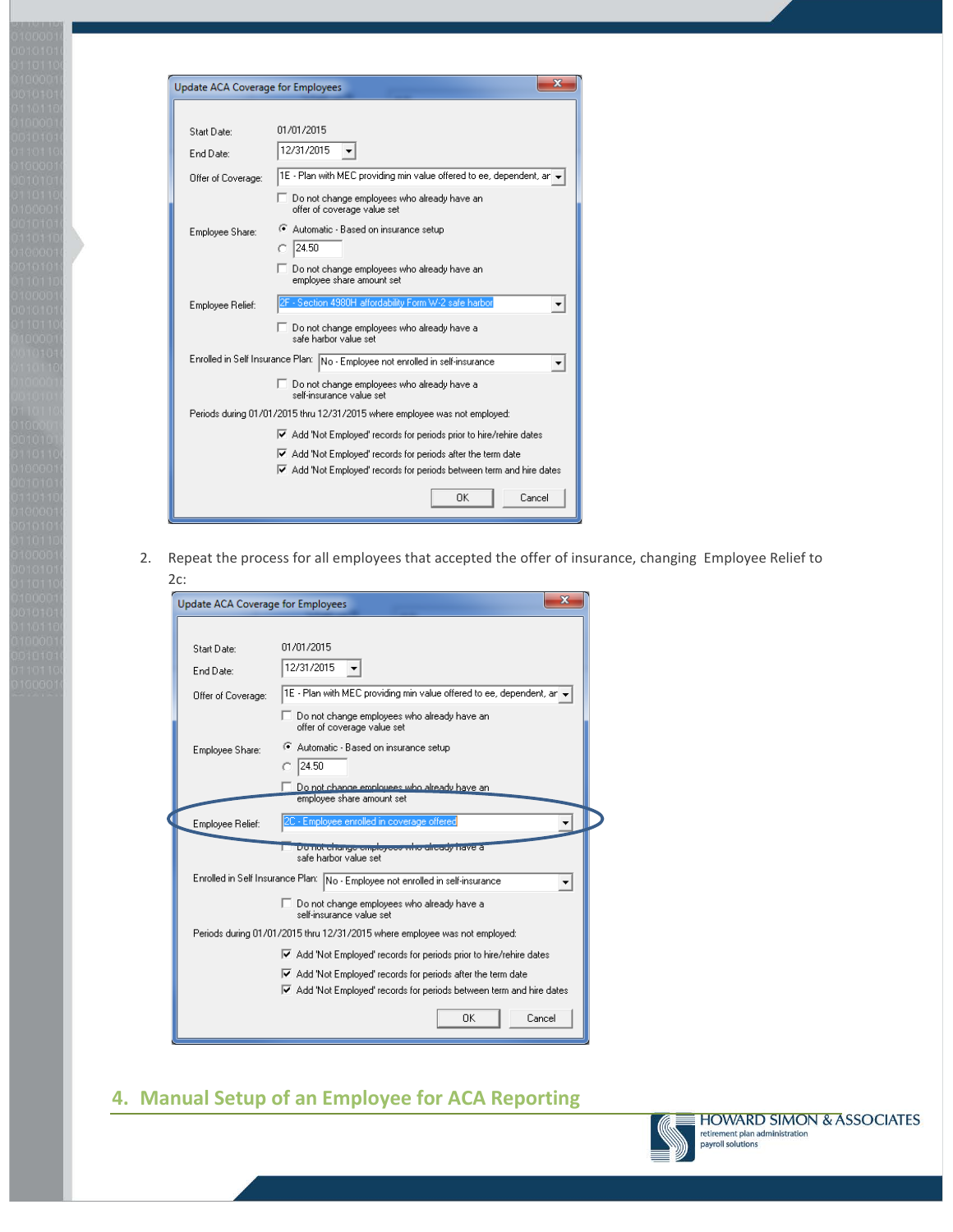Users can manually setup data for ACA reporting for each employee. You may use the same process, but select only a single employee. Multiple records should exist if the employee was hired during the current reporting year. Multiple records should exist if the employee's status or coverage changed during the reporting year. Start Date values should be on the first day of a month. End Dates should be the last day of the month.

#### **5. ACA Coverage Maintenance and Visibility By Employees**

- 1. Go to Employee Maintenance  $\rightarrow$  [Select Employee]  $\rightarrow$  ACA Tab. Choose the Coverage option from the Drop Down List. From here you can view the Status or the Coverage options that are configured.
- 2. The Coverage Option is where users set/view the values that will populate Boxes 14, 15 and 16 of Form 1095- C. This section is also used when entering Covered Dependents *if self-insured.*
- 3. Clicking the New  $\sqrt{25}$  button will create a new ACA record. The Start Date will be set to the month of the Check Date of the current payroll. The End Date will default to December of 2100. Change these dates to the desired time period.
- 4. On the Coverage Sub-Tab set the values. The descriptions can be found in the Bulk Update section above Note: Each field defaults to a value of "Not Set". Instructions for each field are as follows:

| Coverage               |           |                                  |                                                                  |                 |                |           |  |
|------------------------|-----------|----------------------------------|------------------------------------------------------------------|-----------------|----------------|-----------|--|
| Start Date             | End Date  | Offer of Coverage Employee Share |                                                                  | Employer Relief | Self-Insurance |           |  |
| 09/01/2015             | Forever   | 1D                               | 257.63                                                           | 2C              | ** not set **  |           |  |
|                        |           |                                  |                                                                  |                 |                |           |  |
|                        |           |                                  |                                                                  |                 |                |           |  |
|                        |           |                                  |                                                                  |                 |                |           |  |
|                        |           |                                  |                                                                  |                 |                |           |  |
|                        |           |                                  |                                                                  |                 |                |           |  |
| Coverage               | View Data |                                  |                                                                  |                 |                |           |  |
| <b>Effective</b>       |           | September                        | $\overline{\mathbf{r}}$                                          | 2015            | December<br>to | 2100<br>▾ |  |
| Offer of Coverage      |           |                                  | 1D - Plan with MEC providing min value offered to ee and spouse. |                 |                |           |  |
| Employee Share         |           |                                  | C Not Set - ** Value Not Set **                                  |                 |                |           |  |
|                        |           |                                  | C Automatic - Based on Insurance Setup                           |                 |                |           |  |
|                        |           | G                                | 257.63                                                           |                 |                |           |  |
| <b>Employer Relief</b> |           |                                  | 2C - Employee enrolled in coverage offered                       |                 |                |           |  |
| Self Insurance         |           |                                  | Not Set - ** Value Not Set **                                    |                 |                |           |  |
|                        |           |                                  |                                                                  |                 |                |           |  |

5. View Data Function: At any time during the process of entering Coverage information, users can select the "View Data" sub tab to see a display, by month, of how the data for Boxes 14, 15 and 16 will be displayed on Form 1095-C. The Self Insurance indicator will also be displayed. The Year drop list can be used to view data for both prior and future years. The grid will display (in RED) any month where data is omitted or inaccurate.

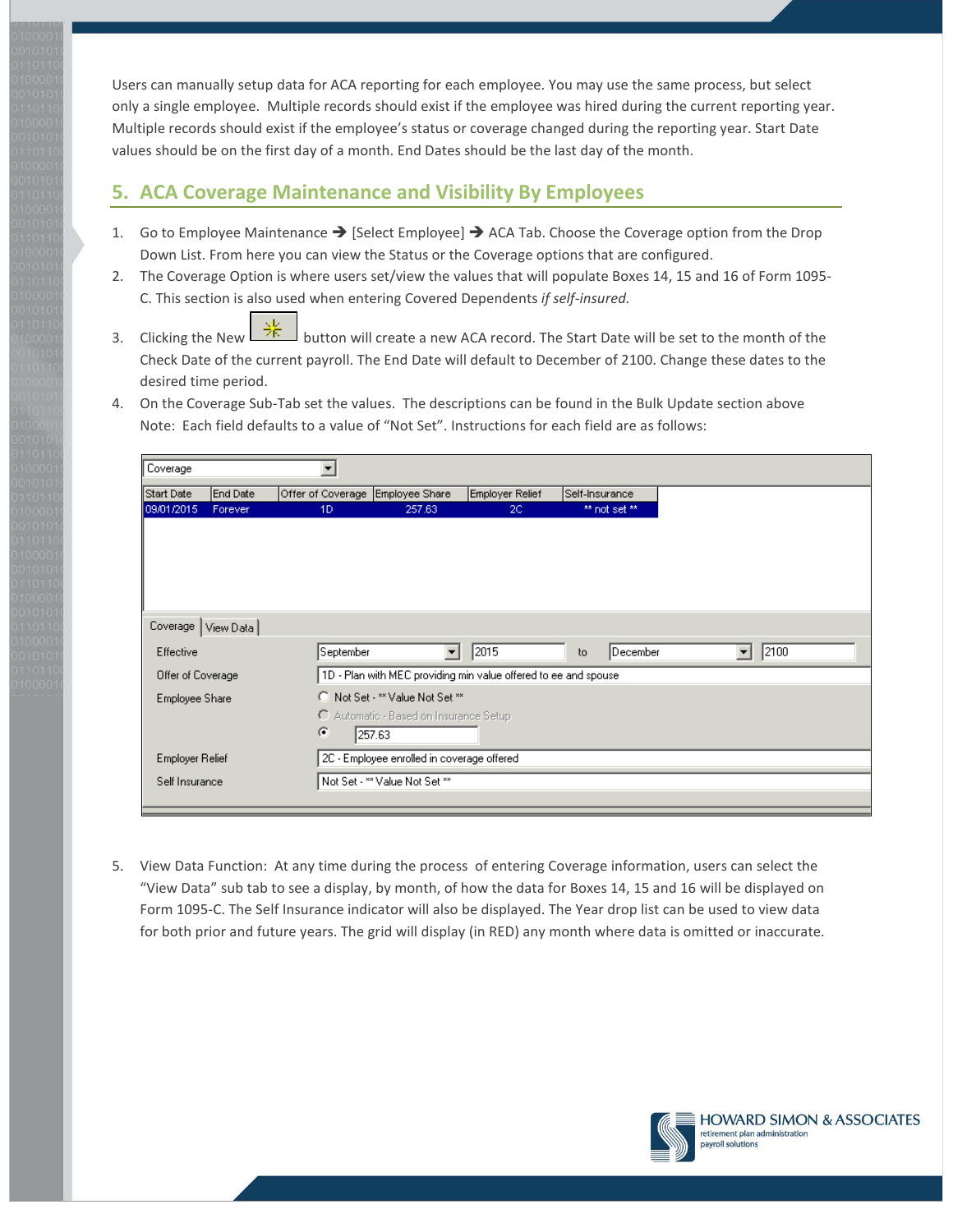| Year:    |     | 2015 |     |     |     |     |     |     |            |        |            |            |
|----------|-----|------|-----|-----|-----|-----|-----|-----|------------|--------|------------|------------|
|          | Jan | Feb  | Mar | Apr | May | Jun | Jul | Aug | <b>Sep</b> | Oct    | <b>Nov</b> | <b>Dec</b> |
| Coverage |     |      |     |     |     |     |     |     | 1D         | 1D     | 1D         | 1D         |
| EE Share |     |      |     |     |     |     |     |     | 257.63     | 257.63 | 257.63     | 257.63     |
| Relief   |     |      |     |     |     |     |     |     | 2C         | 2С     | 2C         | 2С         |
| Self-Ins |     |      |     |     |     |     |     |     | Yes        | Yes    | Yes        | Yes        |

Correct the data until the warnings are resolved.

| Coverage <sup>1</sup> |     |     |     |     |     |     |     |     |            |        |                              |                  |
|-----------------------|-----|-----|-----|-----|-----|-----|-----|-----|------------|--------|------------------------------|------------------|
| Year:                 |     |     |     |     |     |     |     |     |            |        |                              |                  |
|                       |     |     |     |     |     |     |     |     |            |        |                              |                  |
|                       | Jan | Feb | Mar | Apr | May | Jun | Jul | Aug | <b>Sep</b> | Oct    | Nov                          | Dec              |
| Coverage              | 1H  | ١Н  | 1H  | 1H  | :1H | 1H  | 1H  | :1H | :1D        | 1D     | 1D                           | 1 D              |
| <b>EE</b> Share       |     |     |     |     |     |     |     |     | 257.63     | 257.63 | 257.63                       |                  |
| Relief                | 2Α  | 2A  | 2Α  | 2Α  | 2Α  | 2Α  | 2Α  | 2Α  | :2C        | '2C    | ----------------------<br>2С | <br>257.63<br>20 |

## **6. Setting up for Self-Insurance Reporting**

If the employee is part of a Self-Insured situation, information about individuals covered by self-insurance is required on Form 1095-C. For these employees, set the Self Insurance field to" Yes – Employee enrolled in selfinsurance".

Yes - Employee enrolled in self-insurance Self Insurance

After saving the Coverage record, an additional option called "Covered Dependents" is available in the Drop List on the Employee > ACA tab.



Use the New  $\frac{1}{x}$  button to add a new Covered Dependent. This will display a list of the entries on the Employee > Dependents tab.